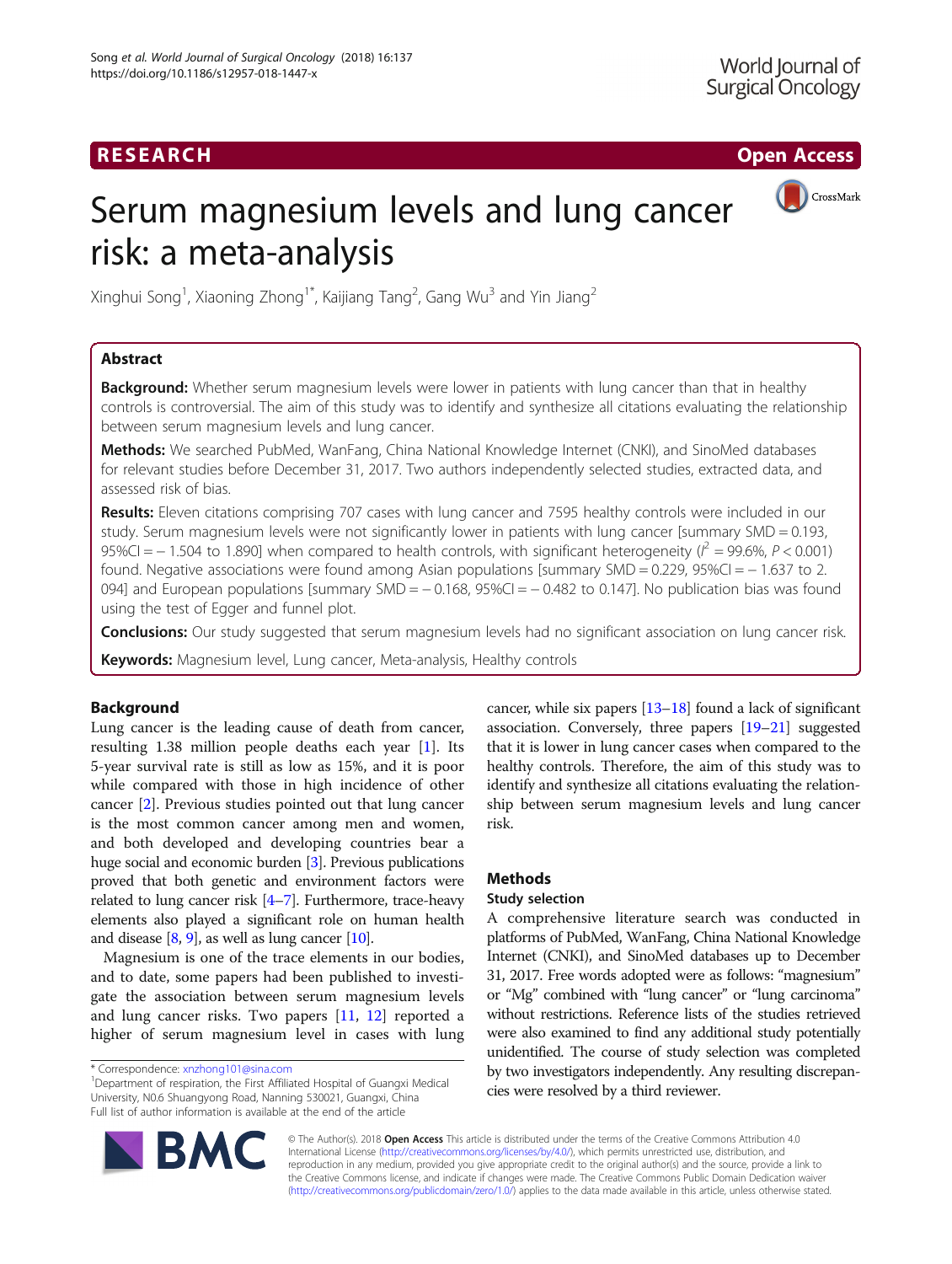The inclusion criteria were as follows: (i) having a prospective design or a case-control design or a cross-sectional study; (ii) evaluating the association between serum magnesium levels and risk of lung cancer; (iii) reporting mean and standard deviation (SD) of magnesium levels (or sufficient data to compute them) both in lung cancer patients and healthy controls; and (iv) studies published in English language or Chinese language. If more than one article referred to the same populations, only the study that included the most lung cancer cases or the latest publication was included.

# Data extraction and quality assessment of studies

Two investigators independently extracted the following data: (1) first author's last name; (2) publication year; (3) study design; (4) country; (5) number of lung cancer cases and participants; (6) sex of cases; (7) age range or mean age of the cases; (8) mean and SD of magnesium levels both in lung cancer patients and healthy controls; and (9) method used for detection of magnesium. Any resulting discrepancies were resolved by a third reviewer.

The methodological quality of studies was evaluated independently by two researchers using the Newcastle-Ottawa Quality Assessment Scale [\[22](#page-5-0)]. The three components were as follows: (1) patient selection (4 points); (2) comparability (2 points); and (3) outcome (3 points) for a total score of 9 points.

## Statistical analysis

Standardized mean difference (SMD) and their 95% confidence interval (CI) were calculated for relationship between serum magnesium levels and lung cancer risk. A random effect model was used in our meta-analysis [[23\]](#page-5-0). The heterogeneity among studies was evaluated with  $I^2$  and Q tests. [[24\]](#page-5-0).  $P < 0.05$  in Q test and  $I^2 > 50\%$ indicated statistically significant heterogeneity [\[25](#page-5-0)]. Metaregression was adopted to assess the between-study heterogeneity. Egger's regression asymmetry test [\[26](#page-5-0)] and funnel plot [[27](#page-5-0)] were used to visually examine publication bias on study outcome. Statistical analyses were performed using STATA version 12.0 (Stata Corporation, College Station, TX, USA). A two-sided  $P < 0.05$  was defined as statistical significance.

# Results

## Study characteristics

As shown in Fig. [1](#page-2-0), the initial 486 articles screened through databases of PubMed, WanFang, China National Knowledge Internet (CNKI), and SinoMed databases searching and 1 additional record identified through other sources. There are 372 articles that were reviewed in the title and abstract while excluding the duplications from different databases. Three hundred and forty two of 372 articles were excepted when screened on the basis of title and abstract; 30 articles were examining full texts. Nineteen studies were further excluded (reviews, not report mean or SD, animal studies, letter to the editors). Finally, 11 articles [[11](#page-5-0)–[21](#page-5-0)] were eligible to be included in the analysis comprising 707 patients with lung cancer and 7595 healthy controls. All the included studies were case-control studies. Nine studies were carried out from China, 1 from Spain, and 1 from Turkey. Ten of the included studies used the methods of atomic absorption spectrophotometer measurements for detection of magnesium. In the study quality assessment, all the included studies were with a score greater or equal to 6. The basic features of all citations are shown in Table [1](#page-3-0).

## Serum magnesium levels and lung cancer risk

Pooled results suggested that magnesium levels in patients with lung cancer was not significantly lower than healthy controls [summary SMD = 0.193,  $95\%CI = -1.504$  to 1.890,  $I^2$  = 99.6%,  $P_{\text{for heterogeneity}}$  < 0.001] (Fig. [2\)](#page-4-0). When we performed the subgroup analysis by geographic location, the association was not significant either in Asian populations [summary SMD =  $0.229$ ,  $95\%CI = -1.637$  to 2.094] or in European populations [summary SMD =  $-0.168$ , 95%CI =  $-0.482$  to 0.147].

## Sources of heterogeneity and meta-regression

Meanwhile,  $I^2$  was 99.6% ( $p < 0.001$ ) for the pooled sensitivity, suggesting high heterogeneity in the sample of studies. Univariate meta-regression was then carried out to determine the reason of heterogeneity. However, there were no significant contributions about publication year, case number, geographic location, sex, and different methods on this high between-study heterogeneity.

## Sensitivity analysis and publication bias

Sensitivity analysis conducted while removing one study at the time revealed that no single study had essential effect on the whole result. Figure [3](#page-4-0) showed that no publication was considered by the funnel plot method on the basis of data, as well as the Egger's test ( $P = 0.586$ ).

# Discussion

In this study, we assessed the association between serum magnesium levels and risk of lung cancer. We did not find a positive association between serum magnesium levels and lung cancer risk. Through our subgroup analysis, we further found no significant association among Asian and European populations. Significant heterogeneity between studies observed in this meta-analysis should be considered as a major limitation of these findings; however, heterogeneity was mainly related to strength of the association rather than the direction of risk estimate,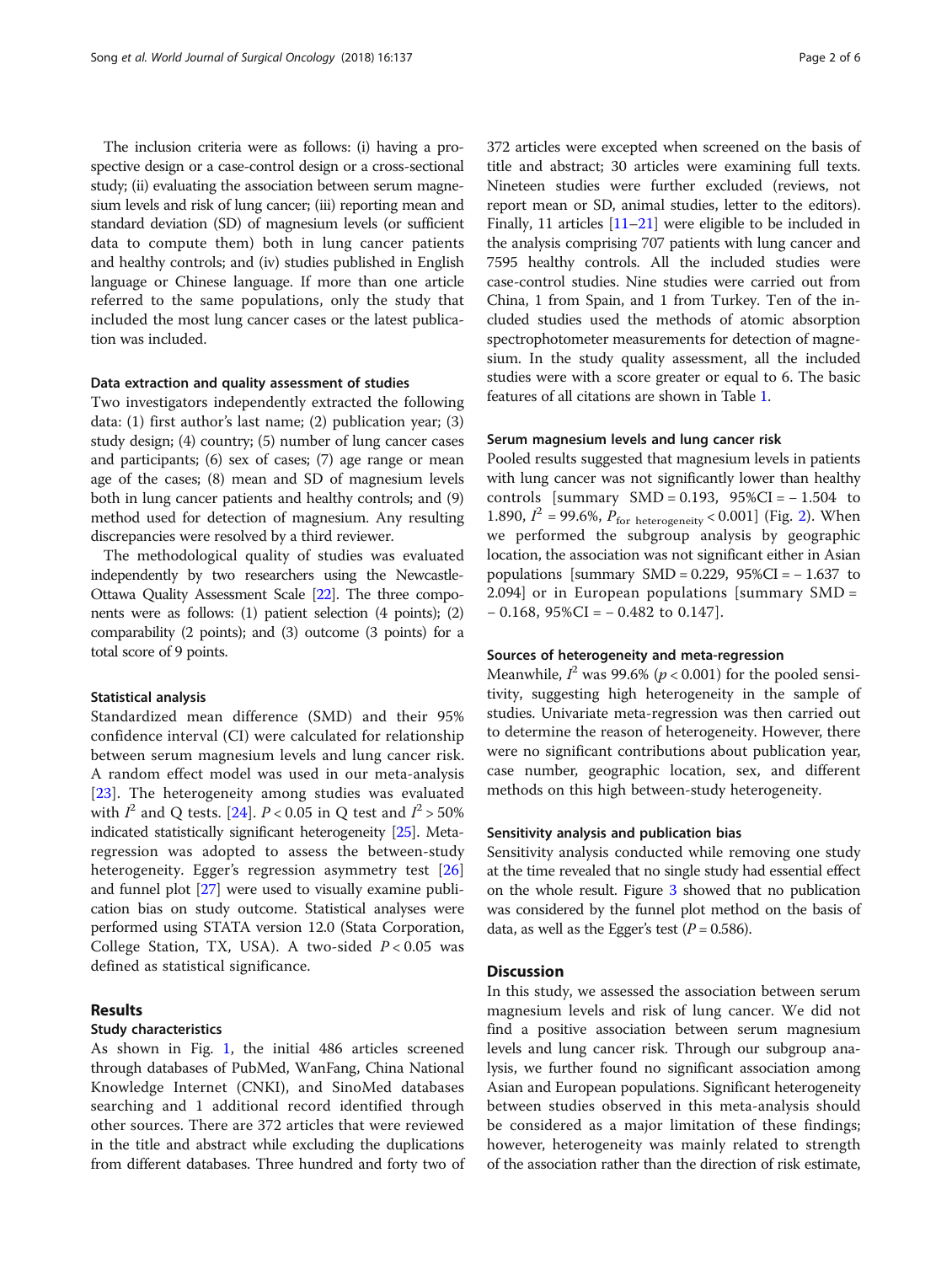<span id="page-2-0"></span>

suggesting overall promising findings on the outcome investigated in the present study.

Two previous prospective cohort studies concluded that higher category of dietary magnesium intake had no significant association on lung cancer risk among German population and China population [[28,](#page-5-0) [29](#page-5-0)]. However, a report [[30\]](#page-5-0) had been resulting that higher magnesium levels in drinking water could reduce the risk of lung cancer deaths in women. To our knowledge, no comprehensive analysis had been published to assess the serum magnesium levels on lung cancer risk. In our study, we did not find significant association of lower serum magnesium levels in patient with lung cancer. However, level of magnesium in other disease may be in the normal range, and that magnesium can have an effect on this disease [[31\]](#page-5-0).

The existence of heterogeneity among the studies, which is common in meta-analyses [[32](#page-5-0)], may affect the pooled results. Meta-regression was performed to find the potential covariates (publication year, case number, geographic location, sex, and different methods to detect

magnesium levels) which may cause this high heterogeneity. However, no covariate was found to significantly contribute to heterogeneity. In our study, most of the included studies obtained nonsignificant association between serum magnesium levels and lung cancer risk. Only one study [\[12](#page-5-0)] reported that serum magnesium level in patient with lung cancer is extremely higher than that in healthy controls. We reviewed the article again and confirmed the data exacted from the study; no error was made. Sensitivity analysis was performed, and no study had essential effect to the significant between-study heterogeneity and the whole result. On the other hand, we used a random effect model to combine the results. As we all know, random effect model had wider rage about 95%CI than fix effect model and could obtain more accurate results. Furthermore, only three studies [\[12](#page-5-0), [13,](#page-5-0) [17](#page-5-0)] reported the types and staging of lung cancer, which may also be a factor on the between-study heterogeneity. Therefore, studies with detailed information of types and staging of lung cancer are wanted to further explore this association.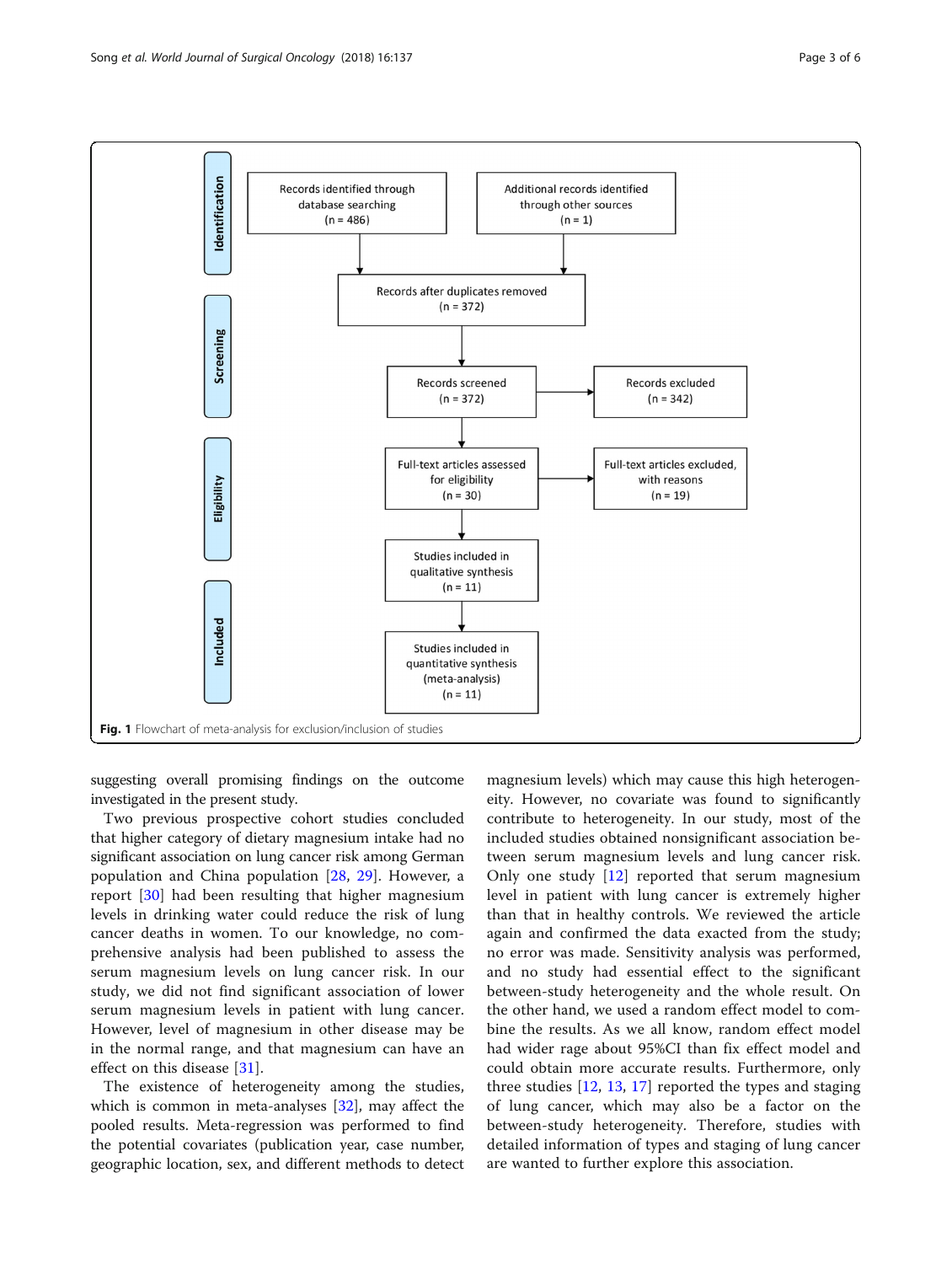<span id="page-3-0"></span>

| Table 1 Characteristics of all included studies |         |                |                 |                |                   |                             |                  |                                |                                                                                    |
|-------------------------------------------------|---------|----------------|-----------------|----------------|-------------------|-----------------------------|------------------|--------------------------------|------------------------------------------------------------------------------------|
| Study, year                                     | Country | Age (range or  | ' type<br>Study |                | Lung cancer cases |                             | Controls         |                                | Methods of measured magnesium                                                      |
|                                                 |         | Mean $\pm$ SD) |                 | C              | Female (%)        | Magnesium:<br>Mean ± SD     | C                | Magnesium:<br>$Mean \pm SD$    |                                                                                    |
| Cobanoglu U et al., 2010 Turkey                 |         | $54 + 8.29$    | Case-control    | 30             | 33.33             | $156.21 \pm 22.21$ µg/L     | 20               | $185.8 \pm 4.05$ µg/L          | measurements (UNICAM-929 spectrophotometer)<br>Atomic Absorption Spectrophotometer |
| Diez M et al., 1989                             | Spain   | $60\pm7$       | Case-control    | 8              | 7.81              | $20.6 \pm 3.2 \mu g/L$      | $\overline{100}$ | $21.7 \pm 8$ µg/L              | Perkin-Elmer 5.000 atomic absorption<br>spectrophotometer                          |
| Jin ZJ et al., 2001                             | China   | $45 - 70$      | Case-control    | $\sqrt{4}$     | 7.50              | $1300 \pm 390$ $\mu$ mol/L  | $\frac{4}{6}$    | $1320 \pm 310$ $\mu$ mol/L     | Atomic Absorption Spectrophotometer<br>measurements                                |
| Xu ZF et al., 1993                              | China   | $56 + 7.5$     | Case-control    | $\overline{4}$ | 9.52              | 804.63 ± 71.29 µmol/L       | $\overline{Q}$   | $936.83 \pm 93.31$ $\mu$ mol/L | Atomic Absorption Spectrophotometer<br>measurements                                |
| He WD et al., 1995                              | China   | $34 - 72$      | Case-control    | $\frac{43}{5}$ | 39.16             | J/loun 56'911 38'066        | 50               | 871.24 ± 96.88 µmol/L          | Atomic Absorption Spectrophotometer<br>measurements                                |
| Huang ZY et al., 1998                           | China   | $25 - 65$      | Case-control    | 136            | 19.12             | $1.8275 \pm 0.375$ µmol/L   | 7101             | $0.8254 \pm 0.1778$ µmol/L     | measurements (Japan Shimadzu-AA670/C2H2)<br>Atomic Absorption Spectrophotometer    |
| Wang ZL et al., 2003                            | China   | $28 - 69$      | Case-control    | 50             | 40.00             | $68.29 \pm 35.26$ $\mu$ g/L | 09               | $114.1 \pm 52.12$ µg/L         | measurements and 721 spectrophotometer<br>Atomic Absorption Spectrophotometer      |
| Du FL et al., 1996                              | China   | $22 - 73$      | Case-control    | 73             | 31.51             | $11000 \pm 300$ $\mu$ mol/L | 63               | $1100 \pm 100$ µmol/L          | Atomic Absorption Spectrophotometer<br>measurements                                |
| Guo XH et al., 1994                             | China   | 55.1           | Case-control    | $\frac{26}{5}$ | 26.92             | $20.88 \pm 6.72$ µg/mL      | 26               | $18.84 \pm 5.86$ µg/mL         | measurements (Varian Spectr AA-40p, USA)<br>Atomic Absorption Spectrophotometer    |
| Wang FJ et al., 2014                            | China   | $17 - 77$      | Case-control    | 68             | 44.12             | $1$ /lomu 09 $\pm$ 080      | 09               | 1/lound 06 ∓098                | Xylene blue method                                                                 |
| Fang JQ et al., 1998                            | China   | 55-65          | Case-control    | 35             | 5.71              | $1.34 \pm 0.35$ µmol/L      | 29               | $1.36 \pm 0.29$ µmol/L         | Atomic Absorption Spectrophotometer<br>measurements                                |

Table 1 Characteristics of all included studies cheristics of all included studie  $\overline{\phantom{a}}$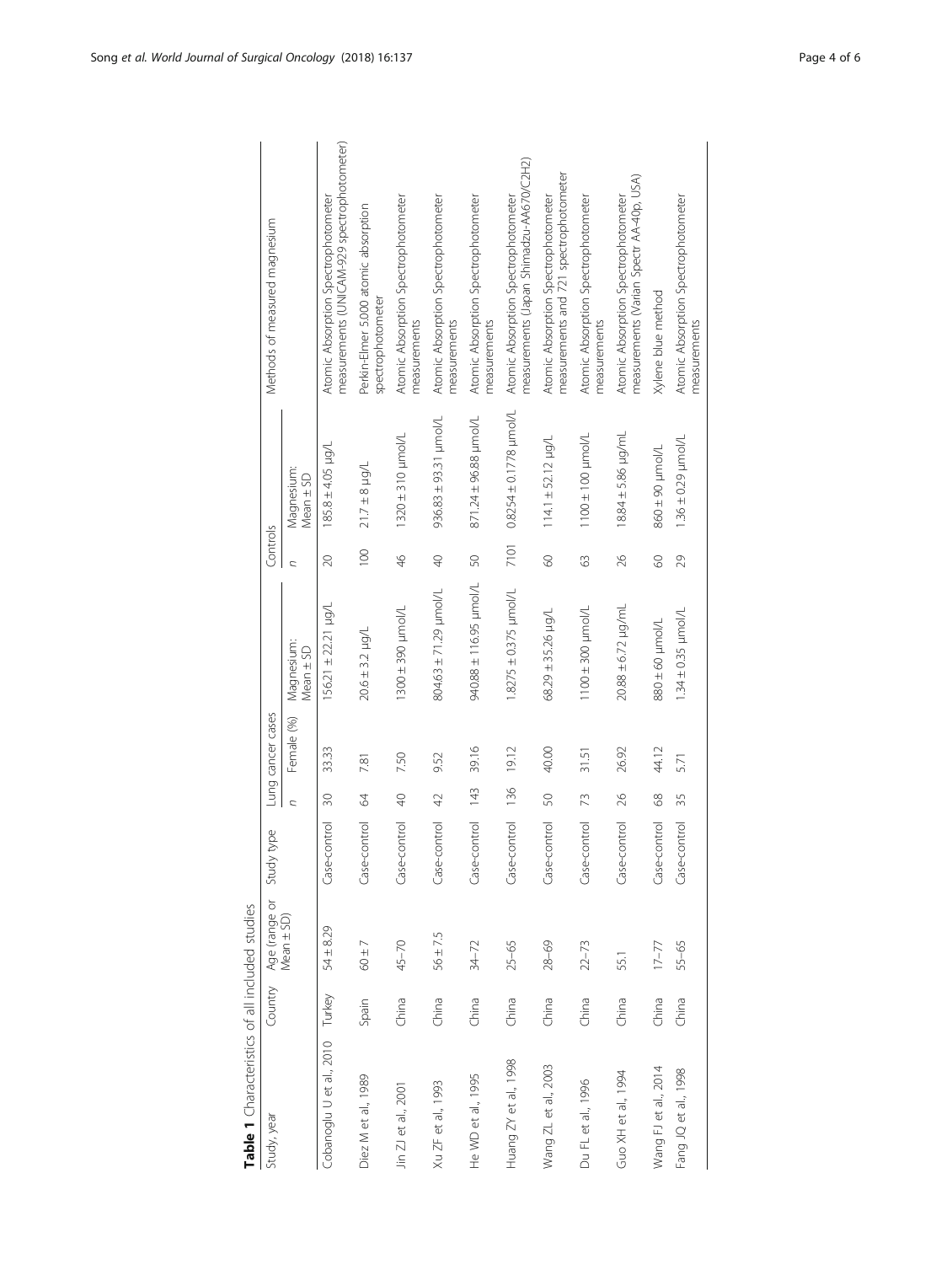<span id="page-4-0"></span>

Some advantages existed in our study. Firstly, a comprehensive literature search was performed to investigate the relationship between serum magnesium levels and lung cancer risk. Secondly, most of the included studies involved large numbers of patients and healthy controls, and this may strengthen the power of the pooled results. Thirdly, there was no significant publication when tested by Egger and funnel plot, which indicates that our results are stable.

The present study has some limitations. Firstly, the individual studies may have failed to control for potential confounders, which may introduce bias in an unpredictable direction. Secondly, ten of 11 studies were from Asia, and 9 were from China, and thus, more related researches from other countries are wanted to verify the association between geographic location and lung cancer risk.

# Conclusions

Based on the obtained results, we concluded that serum magnesium levels may have no significant association in patients with lung cancer. As we experienced some limitations in our study, such as more studies were from Asia, further studies are wanted to confirm this finding.